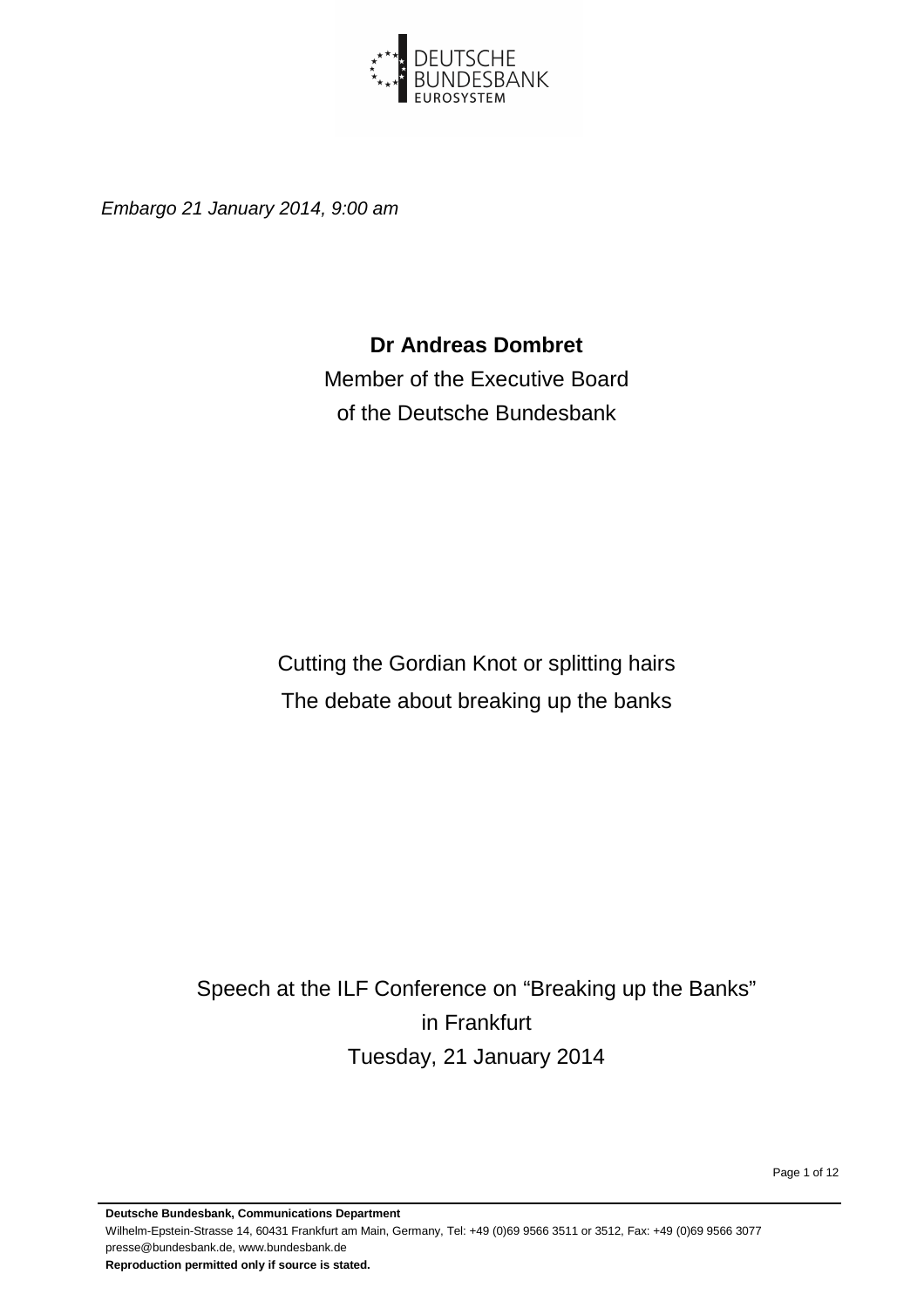## **Content**

### **1 Introduction**

Ladies and gentlemen

Thank you for inviting me to speak at today's conference. It is a pleasure and an honour to be here.

The story goes that at some point in history the kingdom of Phrygia was without a king. The priests therefore consulted an oracle to determine who should fill the vacant position. The oracle decreed that the next man to enter the city in an ox cart should become the new king. That man was Gordias, a peasant.

Gordias became the king of Phrygia and, out of gratitude, his son dedicated the ox cart to the gods. The gods in turn tied the cart to a pole with a complicated knot – the famous Gordian Knot. This knot was so complex that for

**Deutsche Bundesbank, Communications Department** 

Wilhelm-Epstein-Strasse 14, 60431 Frankfurt am Main, Germany, Tel: +49 (0)69 9566 3511 or 3512, Fax: +49 (0)69 9566 3077 presse@bundesbank.de, www.bundesbank.de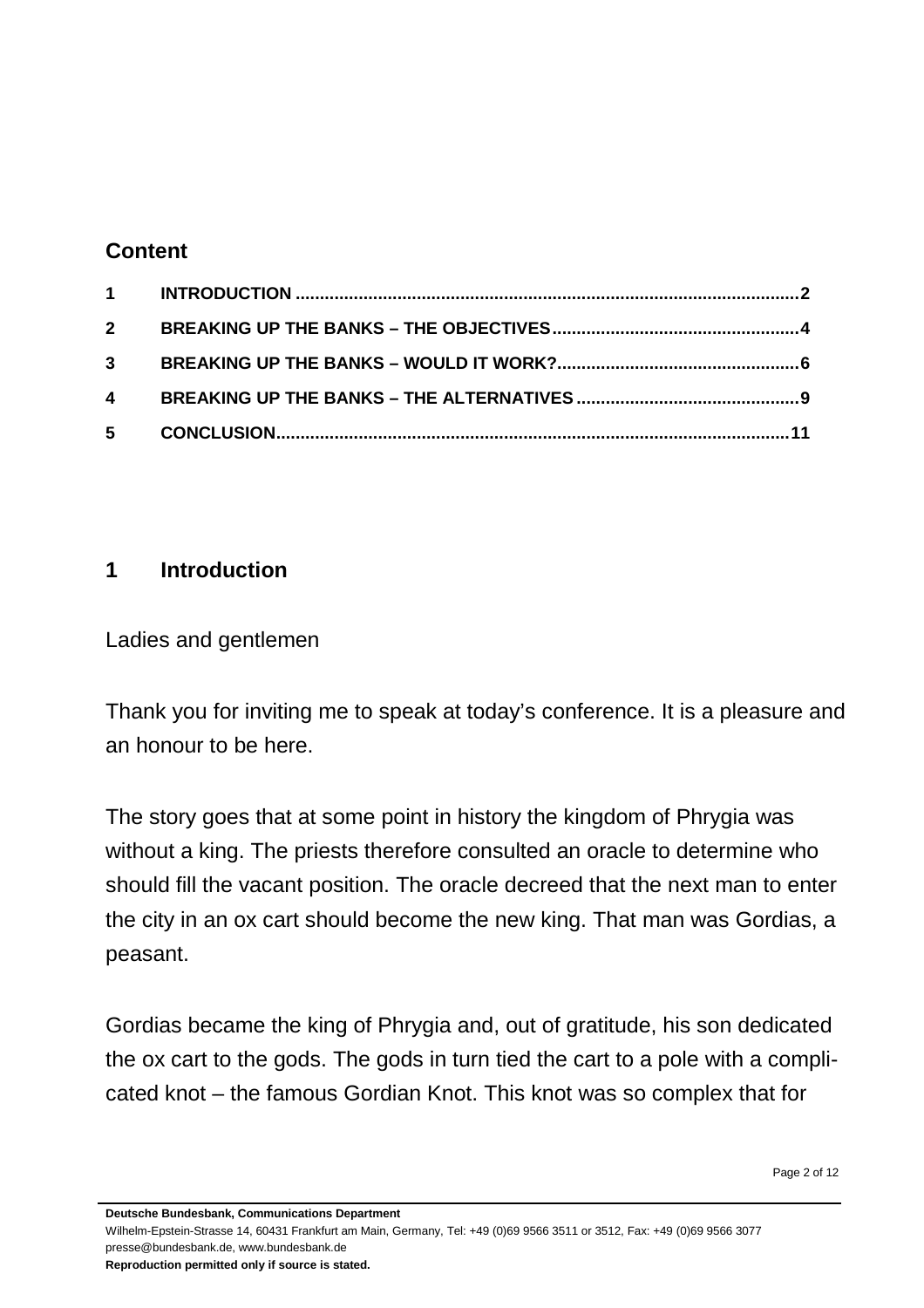centuries no one was able to untie it. Hence, the cart was still tied to its pole when Alexander the Great entered the scene in 400 BC.

Meanwhile, it had been prophesied that whoever untied the knot would become king of Asia. Alexander, full of ambition, took on the challenge. Unable to find the loose end of the knot, he drew his sword and sliced the knot in two, thereby undoing it. Since then, the Gordian Knot has become a symbol for solving seemingly insoluble problems by thinking outside the box and then taking bold action.

The insoluble problem in our case is how to secure financial stability. And after six years of crisis, more and more people are, understandably, looking for a Gordian solution. To some, the solution would be to break up the banks – with one bold stroke of the sword, as it were. Broadly speaking, the dividing line would run between those parts of a bank engaged in commercial banking and those parts engaged in investment banking.

In my speech today, I will address the question of whether this is a sensible approach. As I speak first at this conference, my objective is to give an overview of the issue, discuss the pros and cons of the proposal and try to draw a tentative conclusion. Let us begin by looking at the arguments put forward by the proponents of breaking up the banks.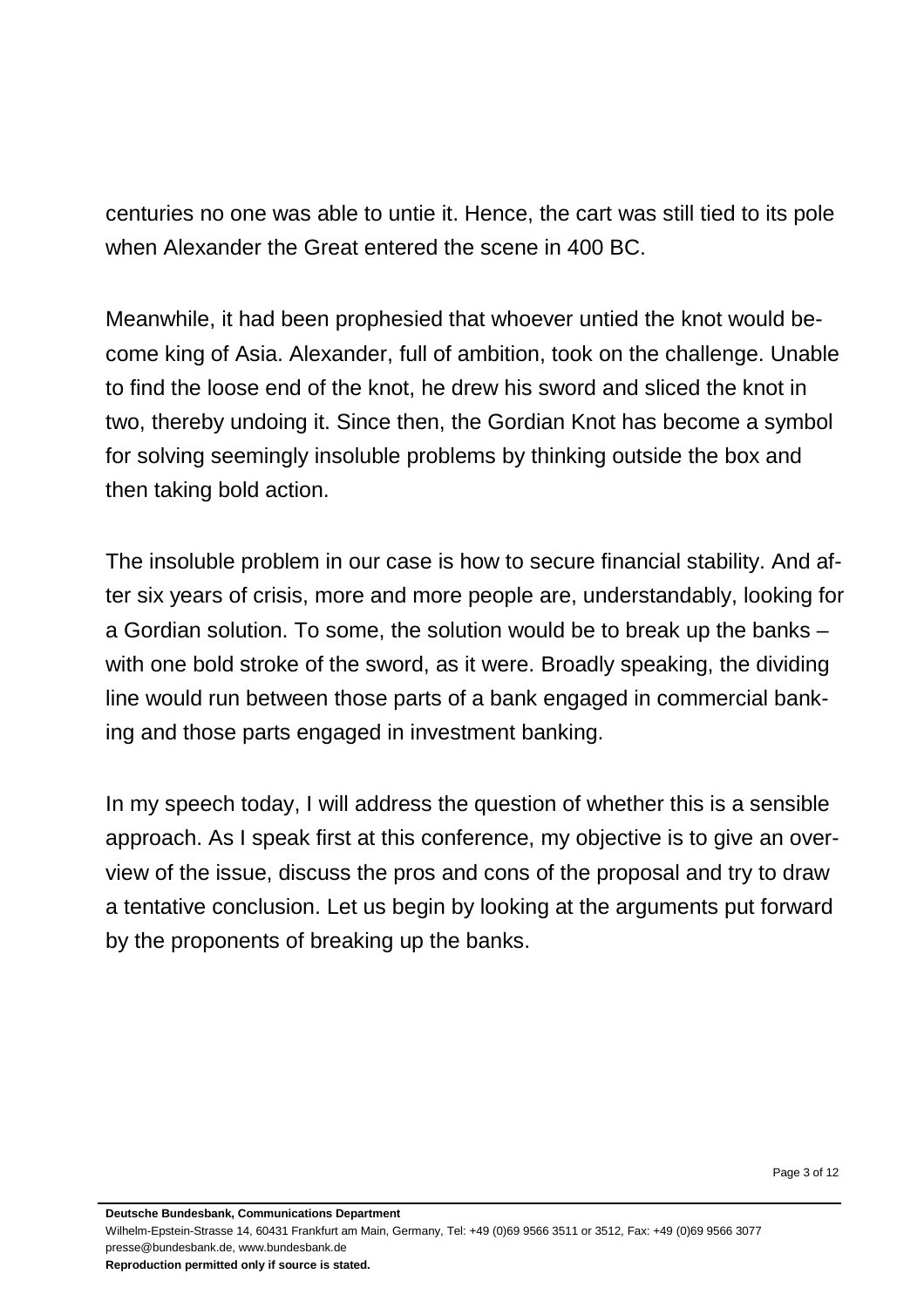# **2 Breaking up the Banks – the Objectives**

The underlying notion is, of course, that there are two different worlds. There is the world of commercial banking, which is populated by conservative and "prudent" bankers who support the real economy and provide a haven for savings. And then there is the world of investment banking populated by the Gordon Gekkos of this world, who pose a constant risk to financial stability and to taxpayers' money.

The combination of these two worlds in a universal bank is seen as a source of systemic risk. It is therefore being proposed that they be separated: instead of universal banks there would just be pure commercial and pure investment banks. But why is the combination of commercial and investment banking perceived as a source of systemic risk? And what specifically are the objectives of those who want to separate them?

The general objective when breaking up the banks is to shield those parts that are deemed vital for the real economy from those parts which have little or no connection to the real economy – to shield commercial banking from investment banking. The underlying assumption is that investment banking is risky and thus more prone to losses and failure.

If the investment banking branch of a universal bank were to fail, it would drag the commercial banking branch down with it. Both parts would go down together, disrupting the real economy. It is therefore argued that separating the two parts would block this channel of contagion, shield the real economy and protect savers and taxpayers alike.

**Deutsche Bundesbank, Communications Department** 

Wilhelm-Epstein-Strasse 14, 60431 Frankfurt am Main, Germany, Tel: +49 (0)69 9566 3511 or 3512, Fax: +49 (0)69 9566 3077 presse@bundesbank.de, www.bundesbank.de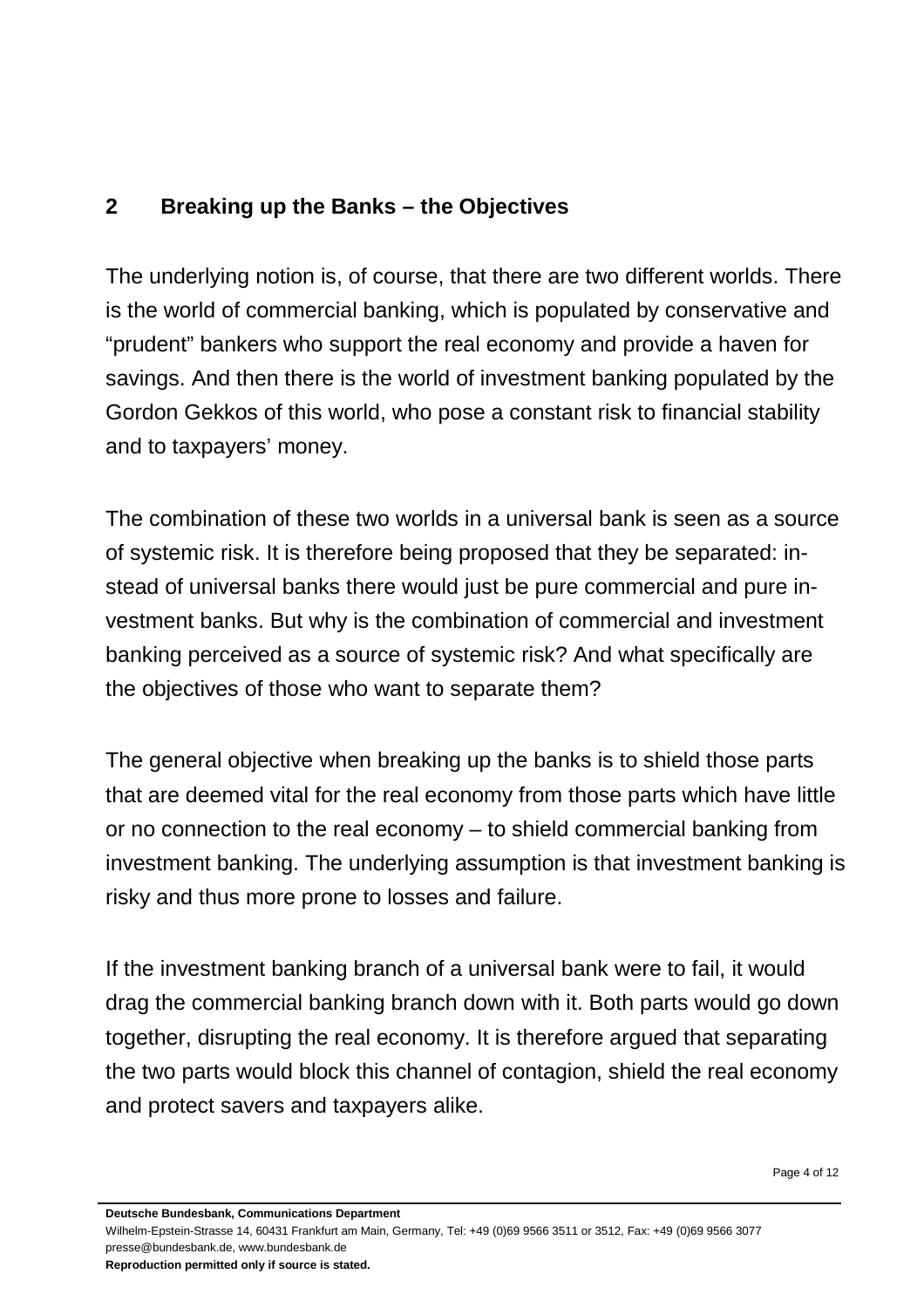But there is more to the argument. Two aspects are usually emphasised. The first aspect is the existence of deposit insurance schemes. These schemes render deposits risk-free – at least up to a certain amount. Consequently, depositors demand lower risk premiums. This holds even if the bank in question is engaged in risky investment banking activities. Universal banks can therefore draw on a subsidised source of funds to finance their investment banking activities. It is argued that separating commercial and investment banking would abolish this subsidy, align incentives for investment banks and force them to reduce the size of their business.

The second aspect is the existence of implicit government guarantees for certain banks. If a large and interconnected universal bank fails, the whole financial system might be disrupted, as might the real economy. The taxpayer might therefore be forced to step in and save the bank to prevent an even worse outcome. Banks that enjoy such a status are termed "too big to fail" or "too interconnected to fail". Just like deposit insurance, such an implicit government guarantee subsidises investment banking activities.

Proponents of breaking up the banks argue that pure investment banks with no connection to the real economy would be treated differently. They would be excluded from deposit insurance schemes and also from implicit government guarantees. Consequently, if things went wrong, they would not be rescued by the government at the taxpayers' expense – moral hazard would be reduced. Moreover, banks would become less complex and thereby easier to resolve.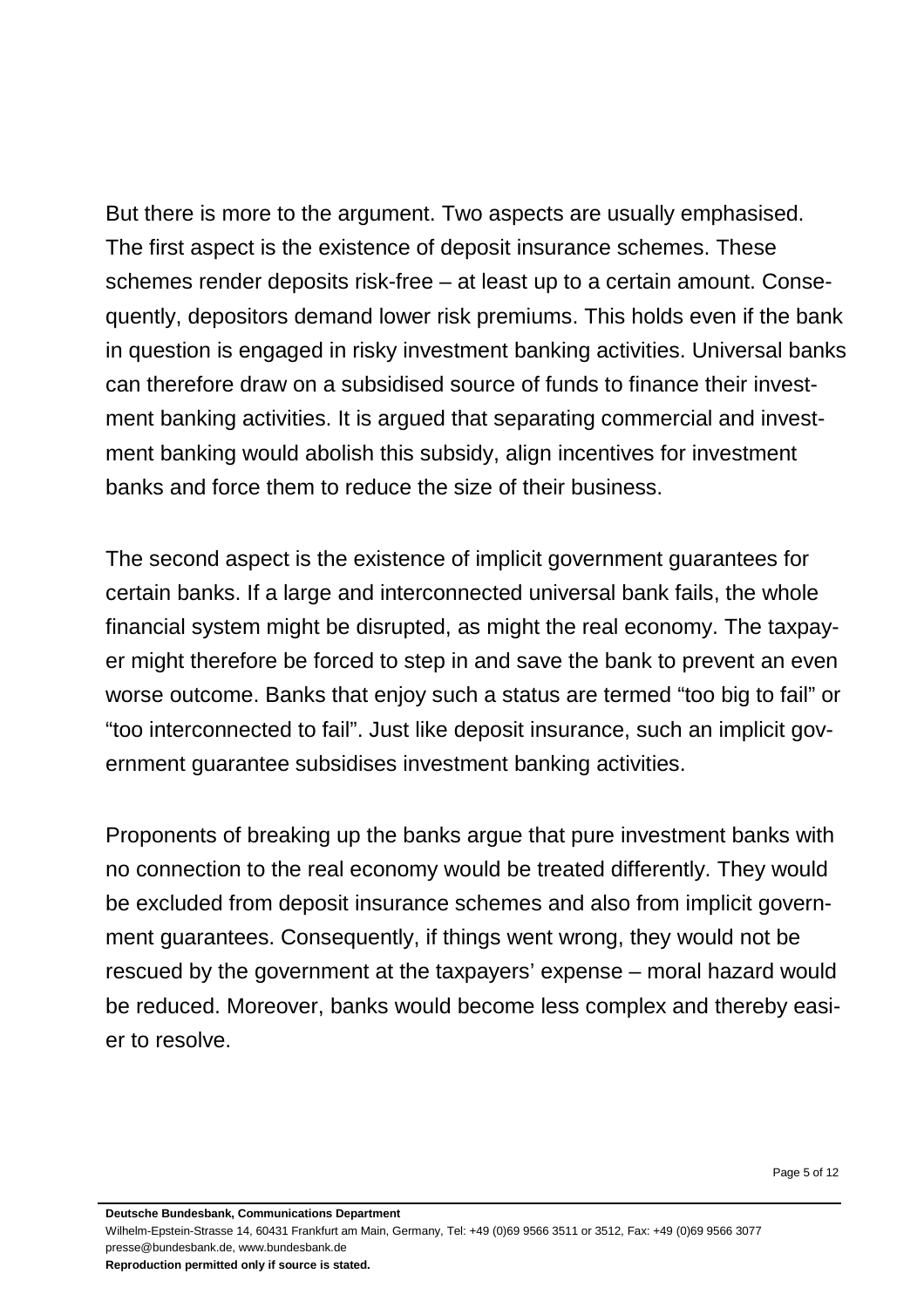These are  $-$  in a nutshell  $-$  the central arguments brought forward by the proponents of breaking up the banks. They claim that breaking up the banks would block channels of contagion, would remove subsidies for risky investment banking, would lower the risk of systemic crises, would make banks easier to resolve and would eventually save taxpayers' money.

# **3 Breaking up the Banks – Would it Work?**

Now, could one stroke of the sword really take us all the way to financial stability? To answer this question, we have to take a step back. To me, financial stability cannot be achieved as long as banks are too big, too interconnected or too complex to fail. Finding a solution to this problem would eliminate implicit government guarantees, would align incentives and would increase financial stability.

What we need at a very basic conceptual level are two lines of defence. First, we have to make banks safer to reduce the likelihood of failure. Second, if a bank fails, it must be able to do so without disrupting the entire financial system. Erecting these two lines of defence is the basic challenge we are facing. And at the same time, it should be the benchmark for evaluating the benefits of breaking up the banks.

The first question is therefore: would breaking up the banks make them safer? It is true that commercial banking would benefit if it had some degree of insulation from the perils of investment banking. But is commercial banking in itself really safer than investment banking? Looking back, we have to ad-

**Deutsche Bundesbank, Communications Department** 

Wilhelm-Epstein-Strasse 14, 60431 Frankfurt am Main, Germany, Tel: +49 (0)69 9566 3511 or 3512, Fax: +49 (0)69 9566 3077 presse@bundesbank.de, www.bundesbank.de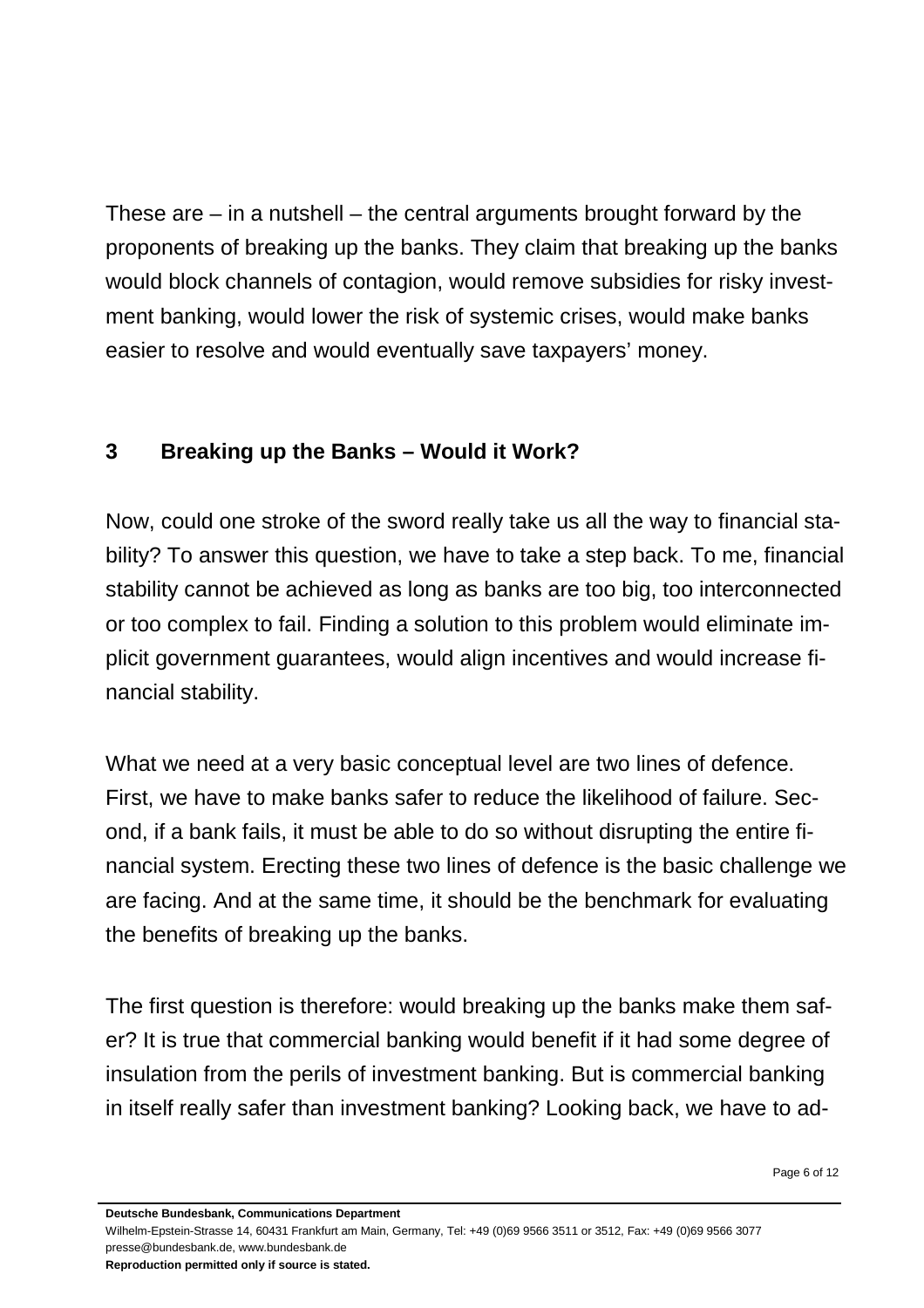mit that pure commercial banks were at the centre of the recent crisis: Washington Mutual, Countrywide, Hypo Real Estate and the Spanish savings banks, to name just a few. The question of stability ultimately depends on the sustainability of the business model. And a commercial bank that is highly leveraged and has an unsustainable business model can be as risky as any investment bank. In addition, breaking up the banks would reduce their potential to diversify. This, in turn, could increase their exposure to individual shocks – they might even become less safe.

The second question is: would breaking up the banks limit the size of investment banks by removing funding subsidies? Well, it certainly would remove at least those subsidies related to deposit insurance. But there are two things we should bear in mind. First, if deprived of deposits as a source of funding, an increasing number of pure investment banks would have to revert to less stable sources of funding – they would become less safe. Second, what about that part of the subsidy that is due to implicit government guarantees? This point relates to our second line of defence – to the question of whether a bank can fail without disrupting the whole system.

And frankly, I am not fully convinced that breaking up the banks would block the relevant channels of contagion. True, it would block channels of contagion within banks. But wouldn't they just be replaced by channels of contagion between banks? I think that even after breaking up the banks, the financial system would be characterised by a large degree of interconnectedness. And again, we could take a look into history. Lehman Brothers was a pure investment bank, yet when it failed in 2008 it brought the financial system to the brink of collapse – because it was so interconnected.

Wilhelm-Epstein-Strasse 14, 60431 Frankfurt am Main, Germany, Tel: +49 (0)69 9566 3511 or 3512, Fax: +49 (0)69 9566 3077 presse@bundesbank.de, www.bundesbank.de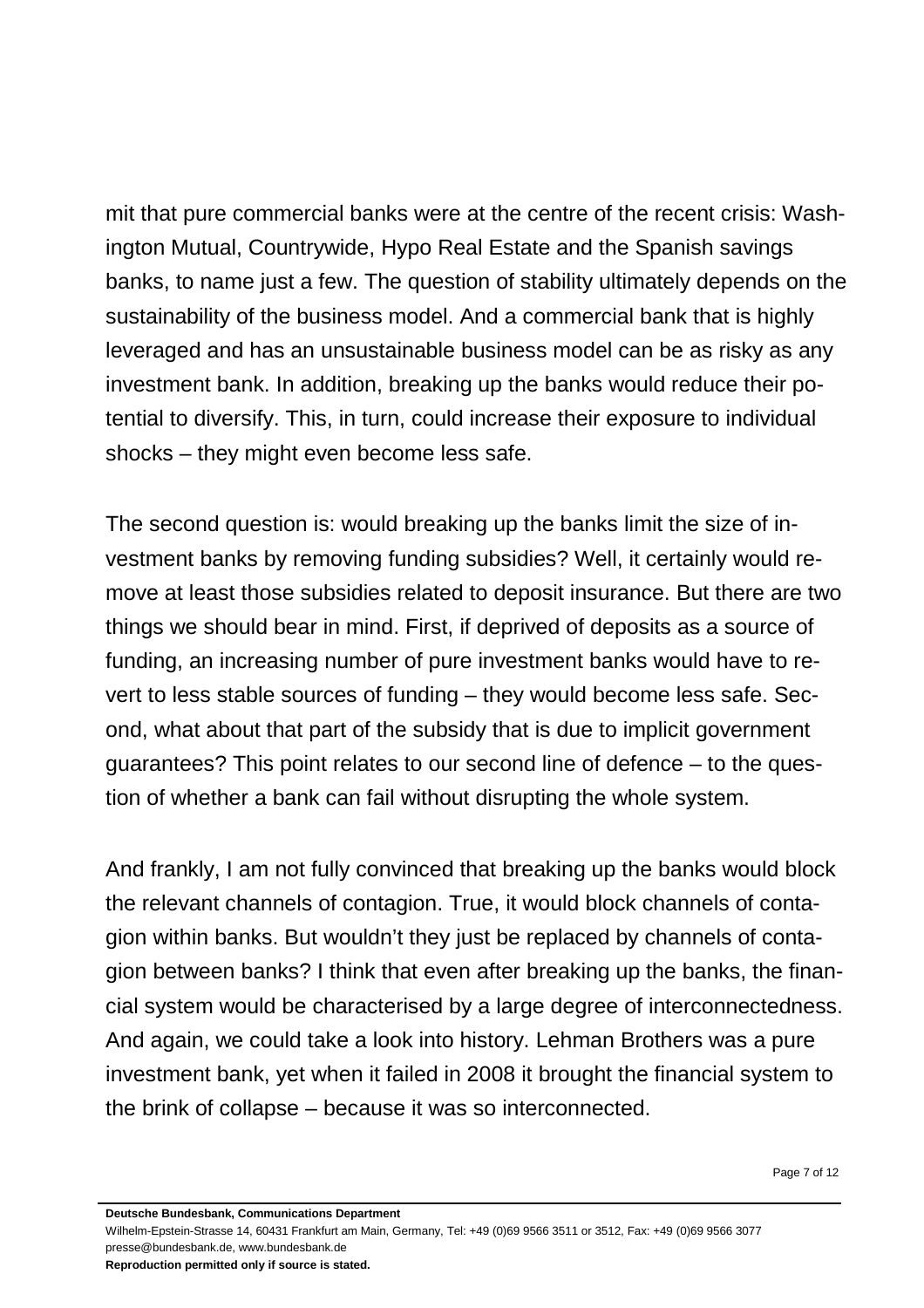Against this backdrop, the question is: what would happen if another pure investment bank were to fail? Would the government really just stand on the side-lines and watch the potential fallout? Or would it be compelled to step in, as it has done before, to save the failing bank – regardless of whether it is attached to a commercial bank or not?

And what about the problem of shadow banking? I see the danger that breaking up the banks might provide incentives to export more and more risky activities to the realm of non-bank banking. However, the risks could easily be re-imported to the regular banking system. In the end, we would have gained nothing. This is why our efforts to control the shadow banking system have to continue.

Regarding the proposal to break up the banks, a lot of questions on the effects and side-effects remain unanswered. And this takes me directly to the last issue I wish to raise. We all know that the worst enemy of good ideas is the need to implement them. In the present case, this refers to the challenge of designing an actual system of separated banking functions. In the theoretical debate, an imaginary line is drawn between investment banking and commercial banking. But where exactly would that line be drawn in reality?

If commercial banking is supposed to support the real economy, it should comprise more than just lending money. Take the example of Germany, which has a bank-based system of corporate finance. German companies procure a wide range of services from their banks. The boundaries between customer business, hedging transactions, market making and traditional pro-

**Deutsche Bundesbank, Communications Department** 

Wilhelm-Epstein-Strasse 14, 60431 Frankfurt am Main, Germany, Tel: +49 (0)69 9566 3511 or 3512, Fax: +49 (0)69 9566 3077 presse@bundesbank.de, www.bundesbank.de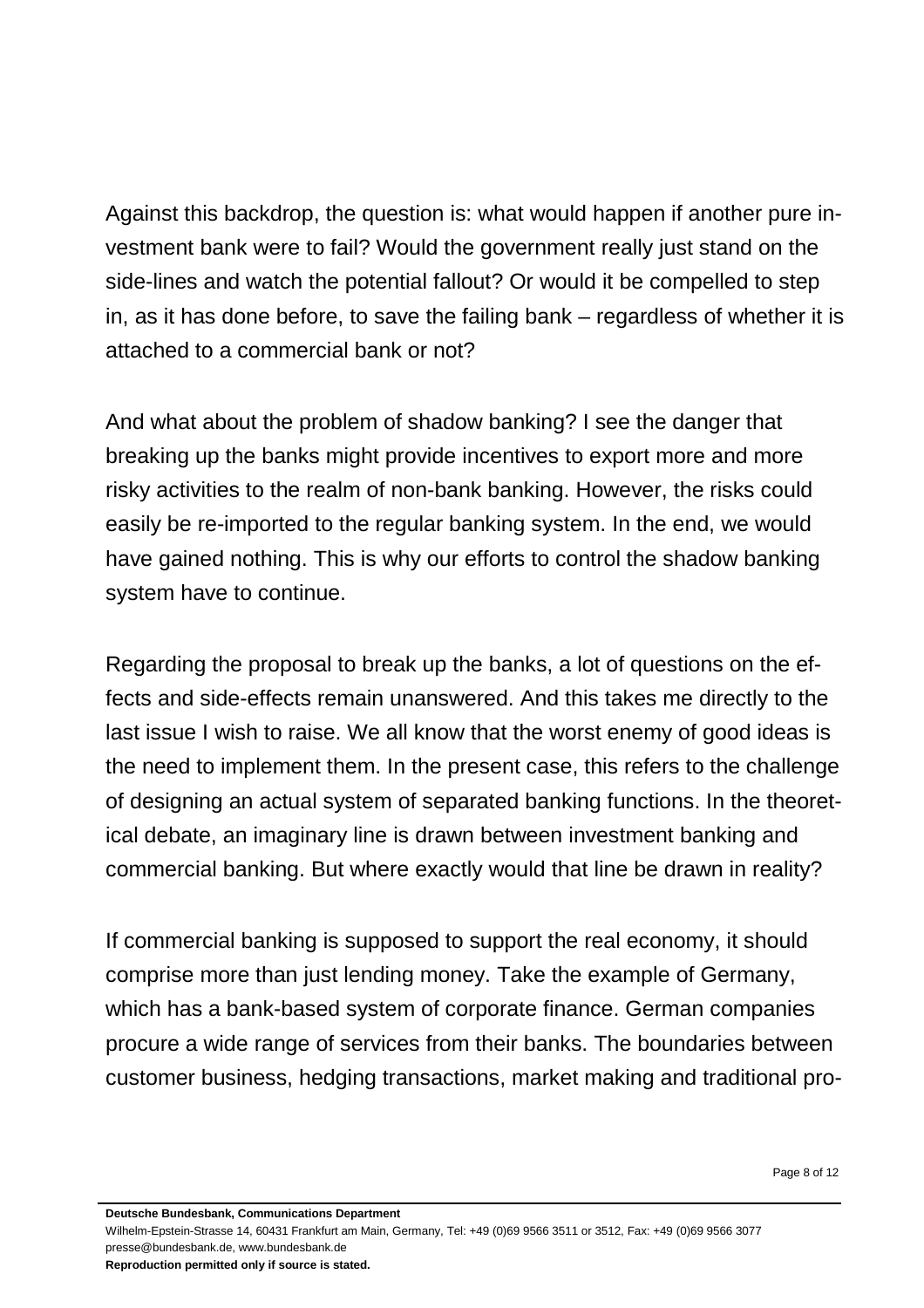prietary trading are consequently fluid. Finding the right dividing line in the grey area between those activities would be difficult and prone to lobbyism.

The fact that current legislation and legislative proposals are so different in content and scope partly reflects these problems. In the US, the Volcker Rule seeks to prohibit proprietary trading by banks and places severe restrictions on certain forms of investment. In the UK, the Vickers proposal seeks to ring-fence deposit-taking and the provision of credit facilities in legal, organisational and operational terms. In Europe, the Liikanen Commission suggests yet another model which would maintain the universal bank within a holding structure but ring-fence deposit-taking units.

# **4 Breaking up the Banks – The Alternatives**

Based on the arguments I have laid out, it seems unclear to me whether breaking up the banks would take us all the way to financial stability. It could make banks somewhat easier to resolve – that much is clear. But there are three crucial points on which I have doubts and which should be discussed in more detail:

- I doubt that breaking up the banks would make them safe enough;
- I doubt that breaking up the banks would ensure that they can fail without disrupting the system;

Page 9 of 12

**Deutsche Bundesbank, Communications Department** 

Wilhelm-Epstein-Strasse 14, 60431 Frankfurt am Main, Germany, Tel: +49 (0)69 9566 3511 or 3512, Fax: +49 (0)69 9566 3077 presse@bundesbank.de, www.bundesbank.de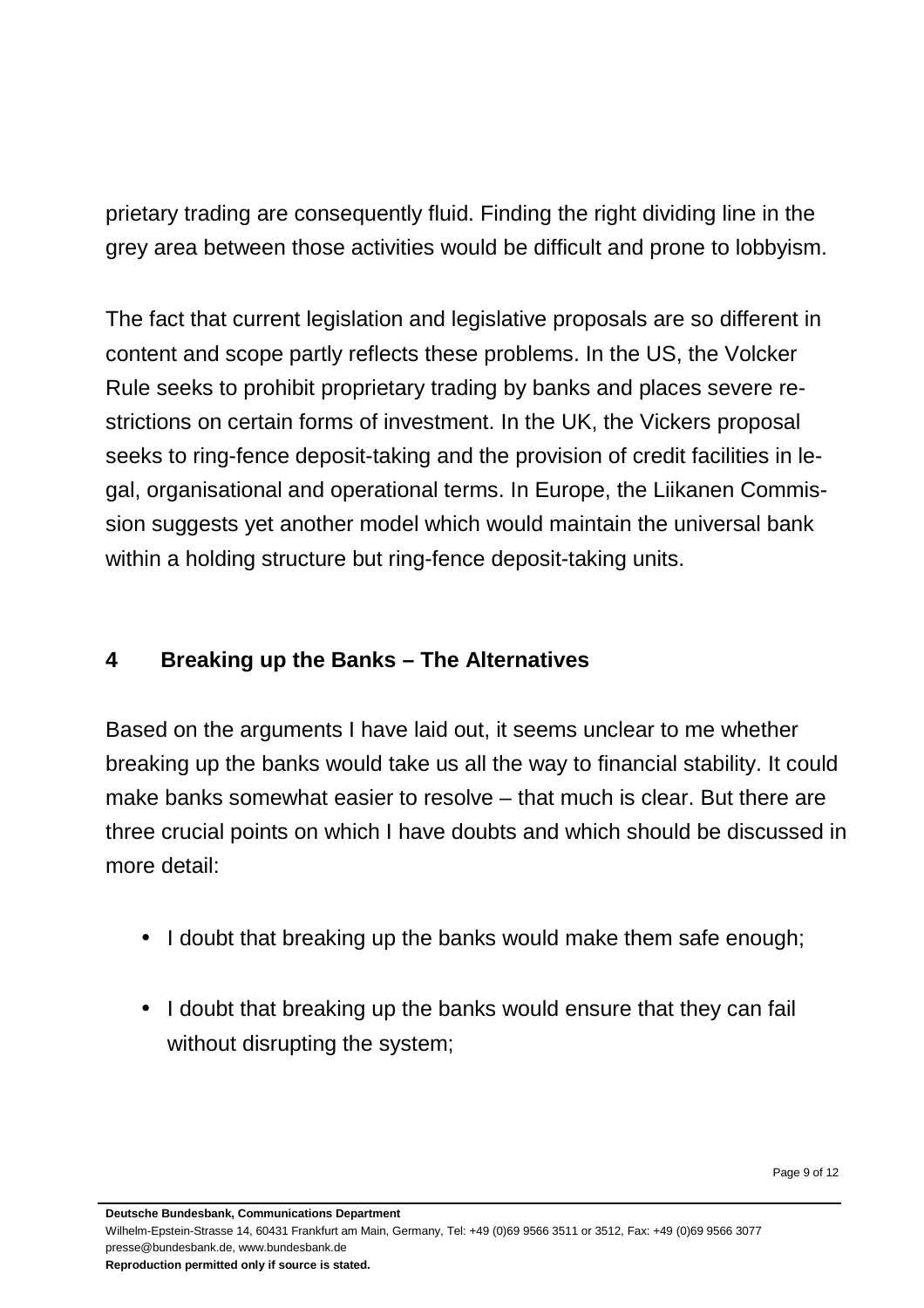• and I doubt that the proposal of breaking up the banks could be implemented in a suitable manner.

I also doubt whether it is the responsibility of the state to determine what business model works best. In my view, we do not need the same business model all over the world. A lot of countries, including Germany, fared very well with universal banks. Personally, I therefore do not see a reason to abandon the concept of universal banks. And as a matter of fact, legislative proposals such as the Liikanen-proposal also do not seek to abolish universal banks as a general concept.

Why not let the market determine which business models work and which don't? And please do not misunderstand me: the state certainly has to set boundaries to guide this selection process and to protect the financial system, the real economy, depositors and the taxpayer.

In my view, other things are at least equally important if we want to secure financial stability. To make banks safer, we have to increase capital requirements. Banks need more capital and they need better capital. This is exactly what the new Basel rules prescribe. To enable banks to fail without disrupting the financial system, we need resolution mechanisms. At the international level, the Financial Stability Board has published relevant principles. At the European level, a Single Resolution Mechanism is under construction. This mechanism will be a central pillar of the banking union and should be established as soon as possible.

Wilhelm-Epstein-Strasse 14, 60431 Frankfurt am Main, Germany, Tel: +49 (0)69 9566 3511 or 3512, Fax: +49 (0)69 9566 3077 presse@bundesbank.de, www.bundesbank.de **Reproduction permitted only if source is stated.**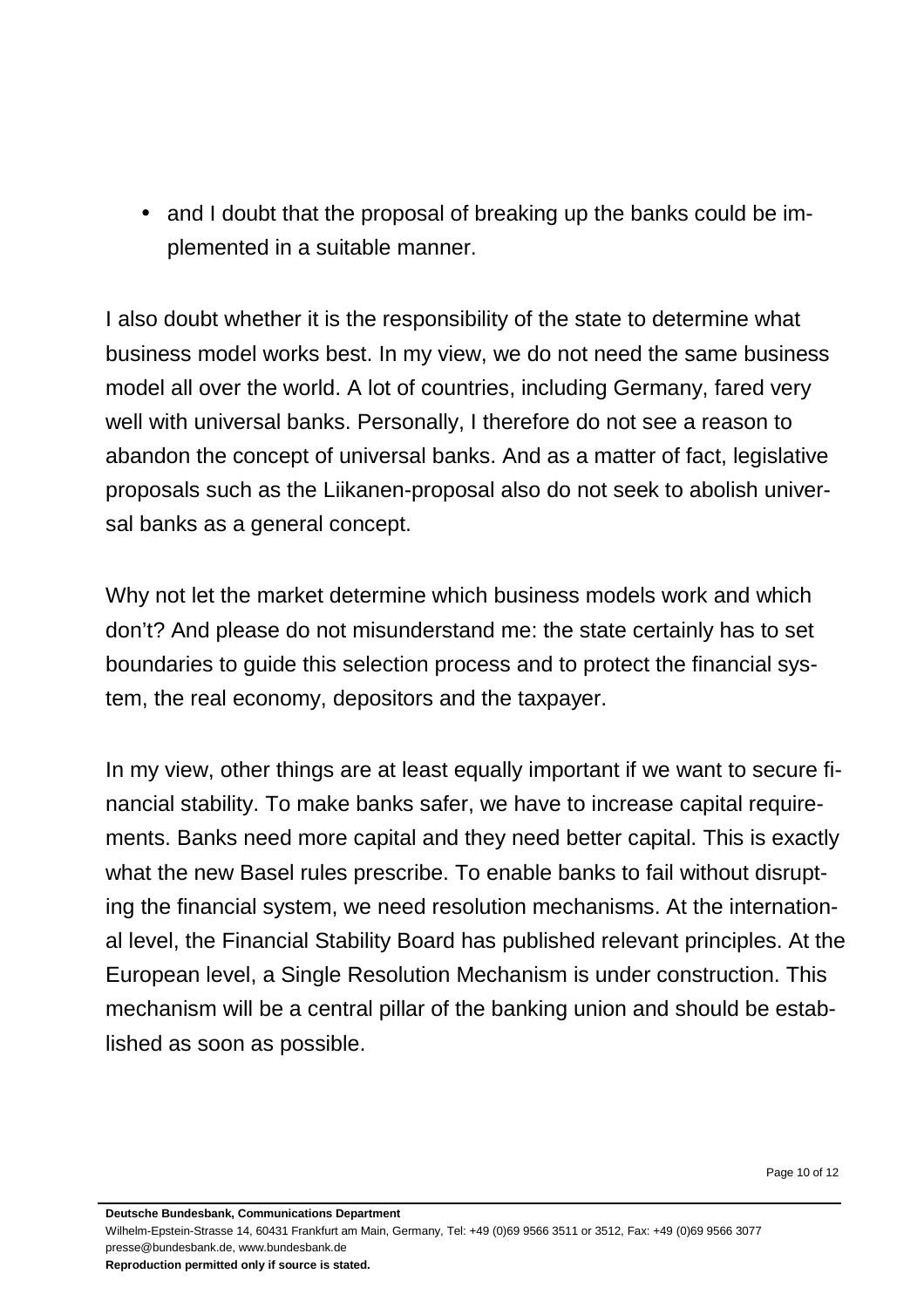In my view, these measures are more important and bring us closer to financial stability than just breaking up the banks. And I would like to bring up a final point: we must be aware that we cannot solve all our problems through regulation. In addition to regulatory reform, there also has to be a change of culture within the world of banking. And here, investment banks might, on balance, have to change more than commercial banks. Just take the example of compensation schemes. Compensation schemes that reward excessive risk-taking need to be replaced with more sustainable solutions. Relevant regulation exists but to be really effective these rules must become part of the culture.

### **5 Conclusion**

Ladies and gentlemen, I began my speech with an account of how Alexander the Great solved the seemingly insoluble problem of the Gordian Knot. Instead of attempting to untie it as everyone else had done, he just split the knot with his sword.

This is certainly the most famous version of the story, but it is not the only one. There are alternative accounts of how Alexander untied the cart from its pole. According to Aristobulus, Alexander unfastened the cart by removing the pin which secured the yoke to the pole of the cart, then pulled out the yoke itself.

This exemplifies that there is never only one solution to a given problem. And the more complex a problem is, the less likely that it can be solved with a

**Deutsche Bundesbank, Communications Department** 

Wilhelm-Epstein-Strasse 14, 60431 Frankfurt am Main, Germany, Tel: +49 (0)69 9566 3511 or 3512, Fax: +49 (0)69 9566 3077 presse@bundesbank.de, www.bundesbank.de